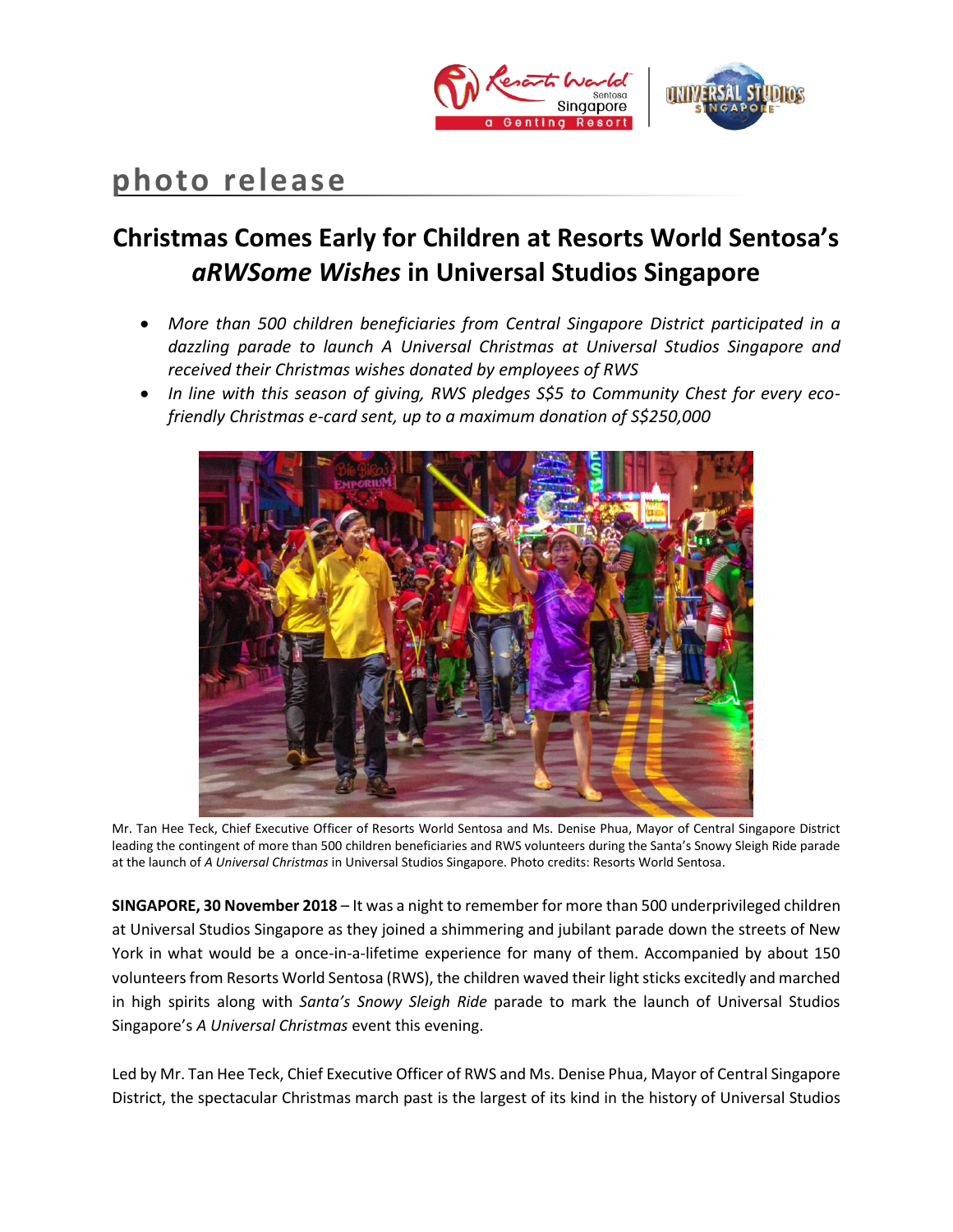Singapore and features four Christmas floats and over 50 merry characters including elves, toy soldiers and jolly old St. Nick himself.

The children were amongst the first to be treated to an exclusive preview of *A Universal Christmas*, which opens to the public on 1 December 2018 and features dazzling light displays, musical performances, fireworks and other festive entertainment. Following the exuberant parade which culminates in *Santa's Christmas Light-Up Party*, the children were awestruck by a brilliantly-illuminated show with stunning projection mapping, snowfall, glittering streamers, groovy music and mass dancing together with their favourite characters such as the Minions, friends of Sesame Street, Shrek and Princess Fiona. Earlier in the afternoon, the children experienced the many adrenaline-filled rides and exciting entertainment.

Mr. Tan Hee Teck, Chief Executive Officer of RWS said: "We continue our long-standing tradition of rounding off the year on a meaningful note by bringing festive cheers and sharing the joy of Christmas with underprivileged children from our community. Every year, we hope to bring something spectacular and this year, Christmas shines brighter with the kids from Central Singapore District becoming the stars of our largest ever Christmas parade in Universal Studios Singapore. We are very happy to have Central Singapore Community Development Council (CDC) as our partner in various community engagement efforts this year. Christmas is only complete with the spirit of giving and our employees heed the call to fulfill hundreds of Christmas Wishes, out of their own pockets, so every child has a gift to bring home."

The integrated resort's annual aRWSome Wishes programme – a Christmas giving and community outreach event – was organised in partnership with Central Singapore CDC's Festive Cheers, to bring joy to residents from disadvantaged backgrounds during the festive seasons. As such, employees of RWS rallied to do their part for underprivileged children from the Central Singapore District. Demonstrating the joy of giving and spreading festive warmth, hundreds of RWS employees fulfilled the Christmas wishes of the children beneficiaries with presents comprising Universal Studios Singapore merchandise purchased through their own voluntary contributions.

Ms. Denise Phua, Mayor of Central Singapore District said: "One of the key roles of Central Singapore CDC is to be a connector and support businesses with a heart to do good in the community. Resorts World Sentosa is a partner who has been consistently seeking opportunities to bless those who are disadvantaged in our midst. We both believe that all children, regardless of their family backgrounds, should experience the joy of festivities and especially during the school holidays. This day of fun and excitement, coupled with friendships and gifts from the RWS employees is a magical moment of love and joy. We encourage more corporates to step up and join us in this journey of doing good."

In the true spirit of giving and sharing, RWS has created an eco-friendly Christmas e-card and will pledge S\$5 to Community Chest – up to a maximum donation of S\$250,000 – for every card sent to friends, family and loved ones. The donation will be channeled to Community Chest to support the Compassvale Bow Adult Disability Home, Singapore's first specialised home for adults with autism. Members of the public who wish to send the e-cards can do so a[t www.rwsentosa.com](http://www.rwsentosa.com/) from 14 December 2018.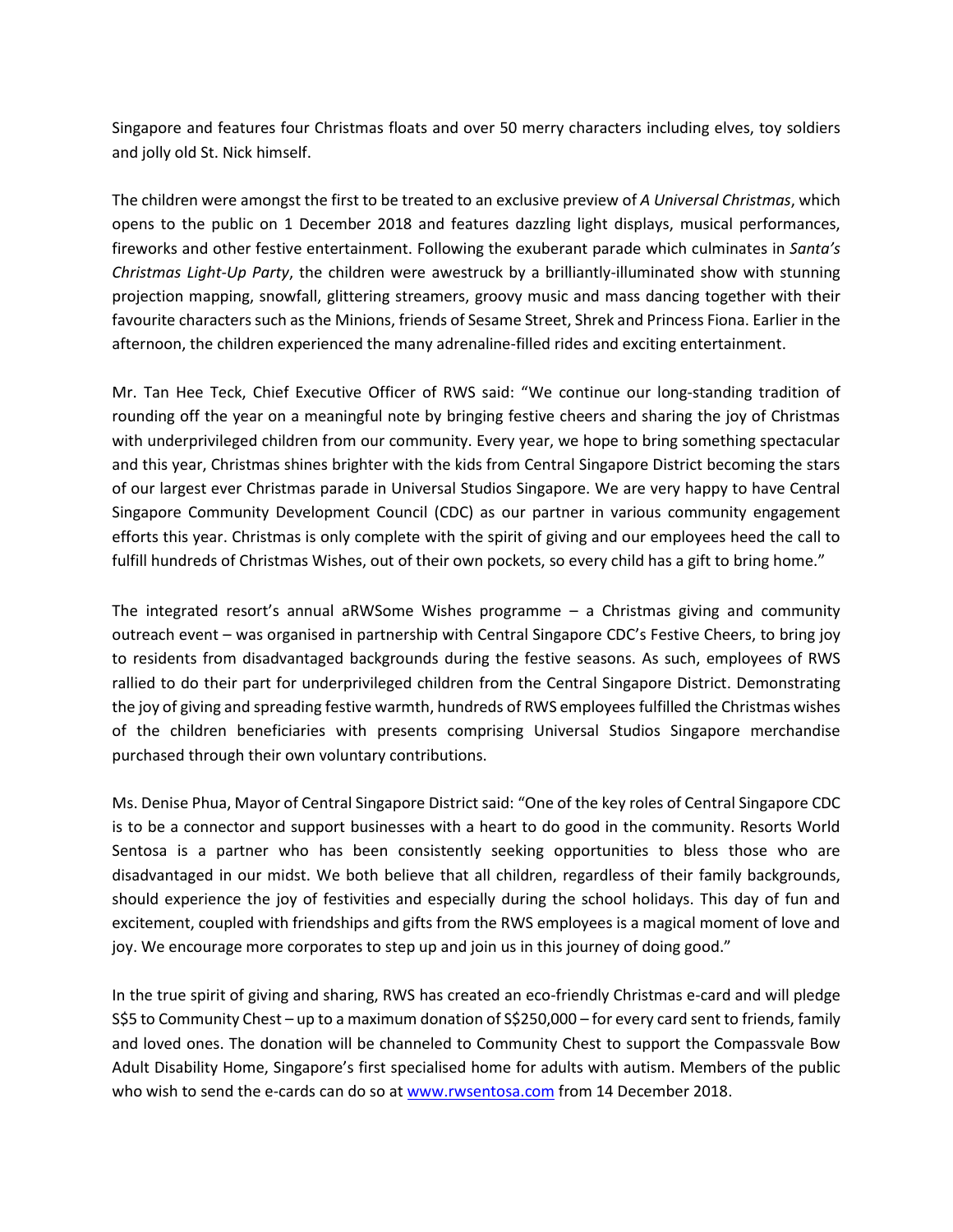*A Universal Christmas* is included with regular admission to Universal Studios Singapore, and is available from 1 December 2018 to 1 January 2019.

 $-$  End  $-$ 

#### **ABOUT UNIVERSAL PARKS & RESORTS**

Universal Parks & Resorts, a unit of Comcast NBCUniversal, offers guests around the globe today's most relevant and popular entertainment experiences. With three-time Academy Award® winner Steven Spielberg as creative consultant, its theme parks are known for immersive experiences that feature some of the world's most thrilling and technologically advanced film- and television-based attractions. Comcast NBCUniversal wholly owns Universal Studios Hollywood, which includes Universal CityWalk Hollywood. It also owns Universal Orlando Resort, a destination resort with three theme parks (Universal Studios Florida, Universal's Islands of Adventure and the new water theme park, Universal's Volcano Bay), five resort hotels, and Universal CityWalk Orlando. In addition, Comcast NBCUniversal owns Universal Studios Japan, in Osaka and has a license agreement with Universal Studios Singapore at Resorts World Sentosa, Singapore. The company is also developing a theme park destination in Beijing called Universal Beijing Resort.

#### **ABOUT RESORTS WORLD SENTOSA**

Resorts World Sentosa (RWS), Asia's premium lifestyle destination resort, is located on Singapore's resort island of Sentosa. Spanning 49 hectares, RWS is home to world-class attractions including Universal Studios Singapore, S.E.A. Aquarium, the Maritime Experiential Museum, Dolphin Island and Adventure Cove Waterpark. Complementing the adventure and adrenaline of its theme parks and attractions are six unique luxury hotels, the world-class Resorts World Convention Centre, a casino and the Asian flagship of a world-renowned destination spa. RWS offers awardwinning dining experiences and exciting cuisine from around the world across its many renowned celebrity chef restaurants, establishing itself as a key player in Singapore's vibrant and diverse dining scene and a leading gourmet destination in Asia for epicureans. The integrated resort also offers world-class entertainment, from original resident productions to concerts and public shows such as Crane Dance and Lake of Dreams. RWS has been named "Best Integrated Resort" since 2011 for eight consecutive years at the TTG Travel Awards which recognises the best of Asia-Pacific's travel industry.

RWS is wholly owned by Genting Singapore, a company of the Genting Group. For more information, please visit [www.rwsentosa.com.](http://www.rwsentosa.com/)

1/ResortsWorldatSentosa BO@rwsentosa [www.rwsentosablog.com](http://www.rwsentosablog.com/)

#### **ABOUT CENTRAL SINGAPORE CDC**

Lying at the heart of Singapore, the Central Singapore Community Development Council (CDC) serves close to one million residents living in Ang Mo Kio, Bishan-Toa Payoh, Jalan Besar and Tanjong Pagar Group Representation Constituencies (GRCs), and Radin Mas, Potong Pasir, and Sengkang West Single Member Constituencies (SMCs). The CDC envisions a self-reliant, vibrant and inclusive Central Singapore District. It works in close partnership with schools, voluntary welfare organisations (VWOs), grassroots organisations (GROs), government and commercial agencies to fulfil its mission of assisting the needy, bonding the people and connecting the community.

#### **ABOUT FESTIVE CHEERS**

Festive Cheers is a part of Central Singapore CDC's efforts to partner corporates and reach out to residents from disadvantaged backgrounds. Riding on the various celebrations year-round, the CDC works closely with corporate partners to bring joy to these residents during the festive seasons. It provides a platform for partners to serve the community as part of their corporate social responsibility efforts. Under the programme, partners will engage with, and treat residents to a memorable festivity experience.